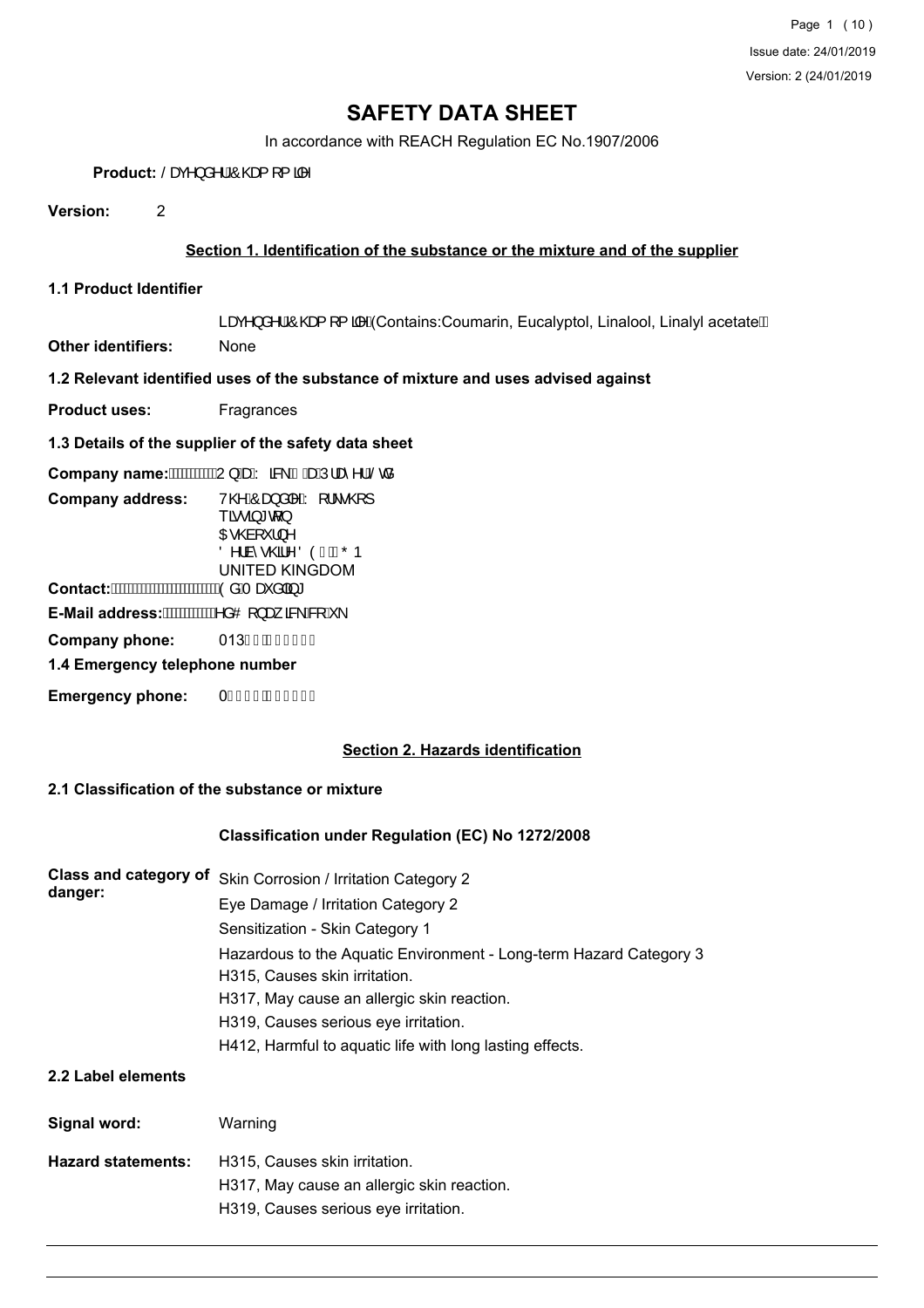In accordance with REACH Regulation EC No.1907/2006

Product: Læ<sub>(^</sub>} å^¦ $\hat{A}$ @g{ [ {  $\hat{a}$ ^

| Version:                            | $\overline{2}$ |                                                                                                                                                                                                                                                                                                                                                                                                                                                                                                                                                                                                                                                                                                                                                                                                                                                           |
|-------------------------------------|----------------|-----------------------------------------------------------------------------------------------------------------------------------------------------------------------------------------------------------------------------------------------------------------------------------------------------------------------------------------------------------------------------------------------------------------------------------------------------------------------------------------------------------------------------------------------------------------------------------------------------------------------------------------------------------------------------------------------------------------------------------------------------------------------------------------------------------------------------------------------------------|
|                                     |                | H412, Harmful to aquatic life with long lasting effects.                                                                                                                                                                                                                                                                                                                                                                                                                                                                                                                                                                                                                                                                                                                                                                                                  |
| Supplemental<br>Information:        |                | EUH208, Contains Geranyl acetate, d-.alpha.-Pinene, dl-Limonene (racemic), Eugenol, Hexyl<br>Cinnamal, Hexyl salicylate. May produce an allergic reaction.                                                                                                                                                                                                                                                                                                                                                                                                                                                                                                                                                                                                                                                                                                |
| <b>Precautionary</b><br>statements: |                | P261, Avoid breathing vapour or dust.<br>P264, Wash hands and other contacted skin thoroughly after handling.<br>P272, Contaminated work clothing should not be allowed out of the workplace.<br>P273, Avoid release to the environment.<br>P280, Wear protective gloves/eye protection/face protection.<br>P302/352, IF ON SKIN: Wash with plenty of soap and water.<br>P305/351/338, IF IN EYES: Rinse cautiously with water for several minutes. Remove contact<br>lenses, if present and easy to do. Continue rinsing.<br>P333/313, If skin irritation or rash occurs: Get medical advice/attention.<br>P337/313, If eye irritation persists: Get medical advice/attention.<br>P362, Take off contaminated clothing and wash before reuse.<br>P501, Dispose of contents/container to approved disposal site, in accordance with local<br>regulations. |
| Pictograms:                         |                |                                                                                                                                                                                                                                                                                                                                                                                                                                                                                                                                                                                                                                                                                                                                                                                                                                                           |
| <b>Other hazards:</b>               |                | None                                                                                                                                                                                                                                                                                                                                                                                                                                                                                                                                                                                                                                                                                                                                                                                                                                                      |

# **Section 3. Composition / information on ingredients**

### **3.2 Mixtures**

### **Contains:**

| <b>Name</b>     | <b>CAS</b> | <b>EC</b> | <b>REACH Registration</b><br>No. | $\frac{0}{0}$ | <b>Classification for</b><br>(CLP) 1272/2008              |
|-----------------|------------|-----------|----------------------------------|---------------|-----------------------------------------------------------|
| ILinalool       | 78-70-6    | 201-134-4 |                                  | 42.36%        | ISCI 2-EDI 2-SS 1B:<br>H315-H317-H319.-                   |
| Linalyl acetate | 115-95-7   | 204-116-4 |                                  | 14.52%        | SCI 2-EDI 2:H315-<br>H319.-                               |
| Benzyl benzoate | 120-51-4   | 204-402-9 |                                  | 11.50%        | ATO 4-EH A1-EH C2:<br>H302-H400-H411.-                    |
| Bornan-2-one    | 76-22-2    | 200-945-0 | 01-2119966156-31/--              | 4.70%         | IFS 2-ATO 4-ATI 4-<br>STO-SE 2;H228-H302-<br>H332-H371.-  |
| lCoumarin       | 91-64-5    | 202-086-7 |                                  | 3.00%         | IATO 4-SS 1B-STO-RE<br>2:H302-H317-H373.-                 |
| Eucalyptol      | 470-82-6   | 207-431-5 |                                  | 1.94%         | FL 3-SS 1B;H226-<br>H317.-                                |
| d-Camphor       | 464-49-3   | 207-355-2 |                                  | 1.77%         | IFS 2-ATO 4-ATI 4-<br>STO-SE 2;H228-H302-<br>IH332-H371.- |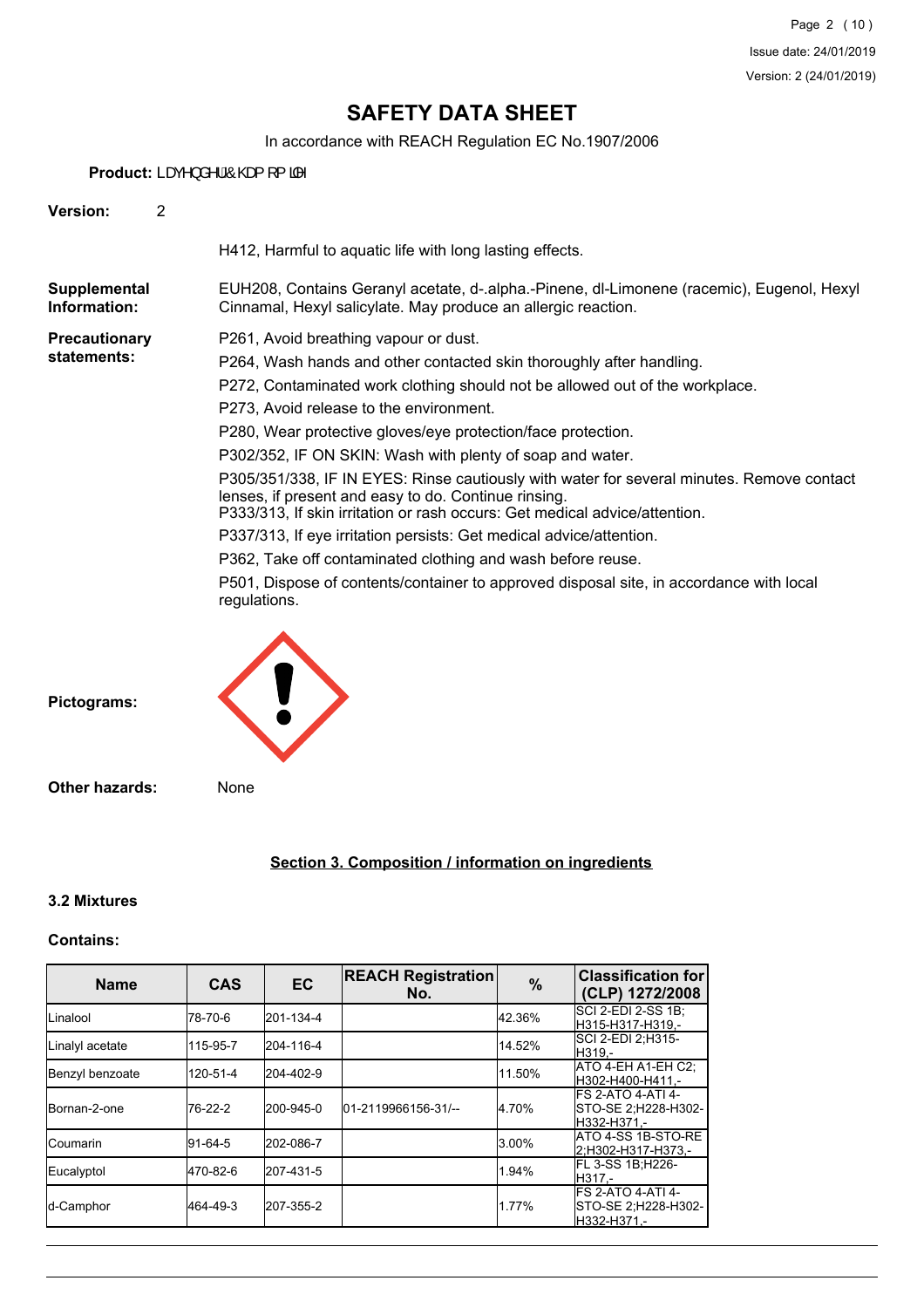In accordance with REACH Regulation EC No.1907/2006

## Product:  $\operatorname{Sag}^{\wedge}$  a<sup>^</sup>  $\operatorname{AOB}$  [ {  $\operatorname{AOB}$ <sup>x</sup>

#### **Version:** 2

| a.a-Dimethylphenethyl<br>lacetate  | 151-05-3   | 205-781-3 | 1.50% | EH C3:H412.-                                                             |
|------------------------------------|------------|-----------|-------|--------------------------------------------------------------------------|
| alpha-Terpineol                    | 98-55-5    | 202-680-6 | 1.20% | SCI 2-EDI 2:H315-<br>H319.-                                              |
| 2-tert-Butylcyclohexyl<br>lacetate | 88-41-5    | 201-828-7 | 1.00% | EH C2:H411.-                                                             |
| Hexyl salicylate                   | 6259-76-3  | 228-408-6 | 0.80% | SCI 2-EDI 2-SS 1-EH<br>A1-EH C1:H315-H317-<br>H319-H410.-                |
| Hexyl Cinnamal                     | 101-86-0   | 202-983-3 | 0.50% | SS 1B-EH C2; H317-<br>H411.-                                             |
| beta-Caryophyllene                 | 87-44-5    | 201-746-1 | 0.48% | AH 1:H304,-                                                              |
| <b>I</b> beta-Farnesene            | 18794-84-8 | 242-582-0 | 0.34% | AH 1:H304.-                                                              |
| Eugenol                            | 97-53-0    | 202-589-1 | 0.20% | EDI 2-SS 1B:H317-<br>H319.-                                              |
| d-.alpha.-Pinene                   | 7785-70-8  | 232-087-8 | 0.20% | FL 3-SCI 2-SS 1B-AH<br>1-EH A1-EH C1;H226-<br>H304-H315-H317-<br>H410.-  |
| <b>I</b> Patchouli Oil             | 282-493-4  |           | 0.19% | AH 1-EH C2;H304-<br>H411.-                                               |
| dl-Limonene (racemic)              | 138-86-3   | 205-341-0 | 0.16% | FL 3-SCI 2-SS 1B-AH<br>1-EH A1-EH C1; H226-<br>H304-H315-H317-<br>H410.- |
| Geranyl acetate                    | 105-87-3   | 203-341-5 | 0.10% | <b>SCI 2-SS 1-EH C3:</b><br>H315-H317-H412.-                             |
| lalpha-Guaiene                     | 3691-12-1  |           | 0.06% | SCI 2-EDI 2-AH 1;<br>H304-H315-H319.-                                    |
| Myrcene                            | 123-35-3   | 204-622-5 | 0.01% | FL 3-SCI 2-EDI 2-AH 1:<br>H226-H304-H315-<br>H319,-                      |
| p-Cymene                           | 99-87-6    | 202-796-7 | 0.01% | FL 3-AH 1-EH C2;<br>H226-H304-H411.-                                     |

#### **Substances with Community workplace exposure limits:**

| <b>Name</b>    | cnc<br>umo | ∽         | $\mathbf{0}$<br>70 |
|----------------|------------|-----------|--------------------|
| Diphenyl ether | 101-84-8   | 202-981-2 | 0.50%              |

**Substances that are persistent, bioaccumulative and toxic or very persistent and very bioaccumulative, greater than 0.1%:**

Not Applicable

## **Section 4. First-aid measures**

#### **4.1 Description of first aid measures**

IF ON SKIN: Wash with plenty of soap and water.

IF IN EYES: Rinse cautiously with water for several minutes. Remove contact lenses, if present and easy to do. Continue rinsing.

#### **4.2 Most important symptoms and effects, both acute and delayed**

Causes skin irritation.

May cause an allergic skin reaction.

Causes serious eye irritation.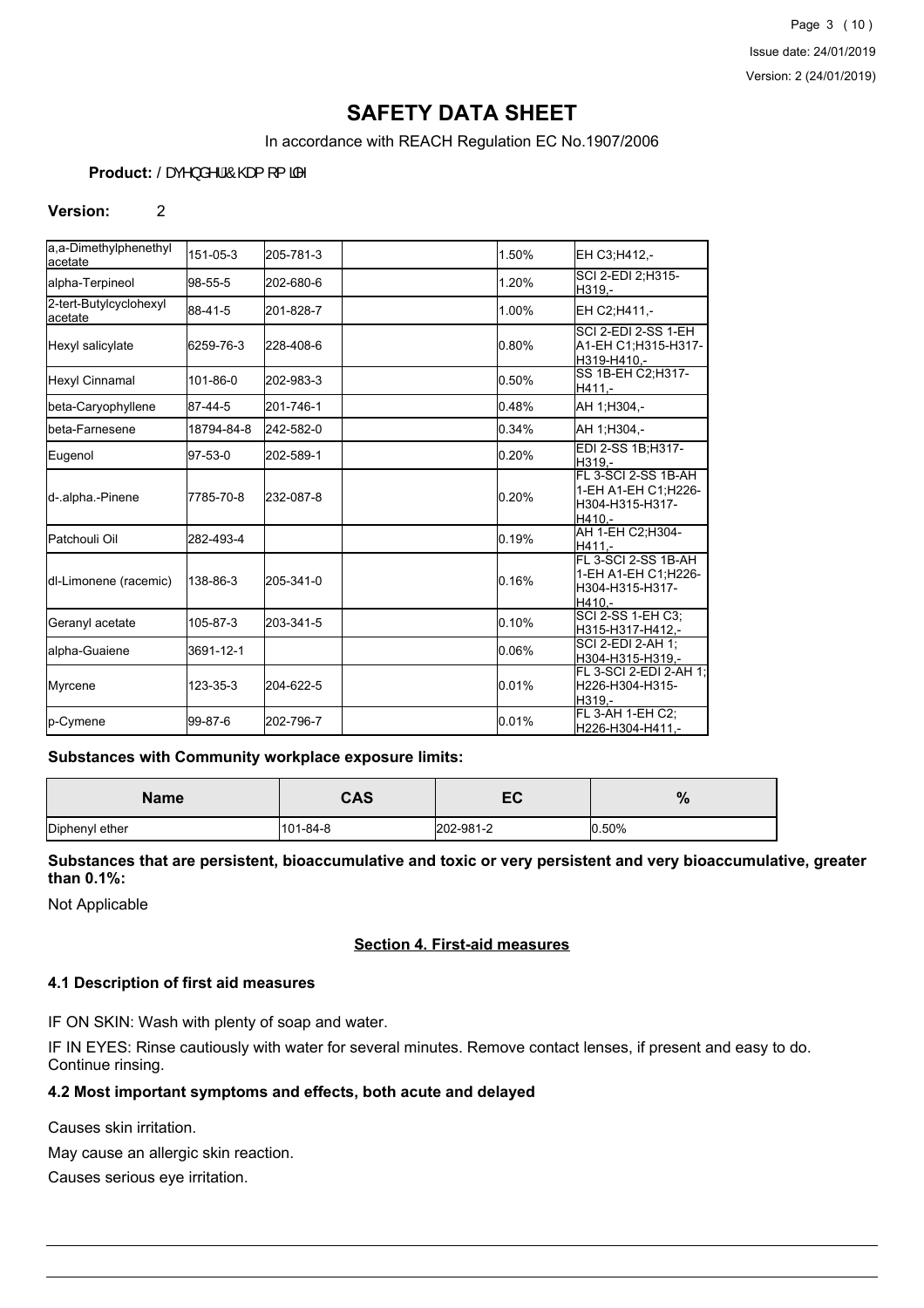Page 4 (10) Issue date: 24/01/2019 Version: 2 (24/01/2019)

# **SAFETY DATA SHEET**

In accordance with REACH Regulation EC No.1907/2006

Product:  $\operatorname{Sag}^{\wedge}$  a<sup>^</sup>  $\operatorname{AOB}$  [ {  $\operatorname{AOB}$ <sup>\*</sup>

**Version:** 2

#### **4.3 Indication of any immediate medical attention and special treatment needed**

None expected, see Section 4.1 for further information.

### **SECTION 5: Firefighting measures**

#### **5.1 Extinguishing media**

Suitable media: Carbon dioxide, Dry chemical, Foam.

#### **5.2 Special hazards arising from the substance or mixture**

In case of fire, may be liberated: Carbon monoxide, Unidentified organic compounds.

#### **5.3 Advice for fire fighters:**

In case of insufficient ventilation, wear suitable respiratory equipment.

#### **Section 6. Accidental release measures**

#### **6.1 Personal precautions, protective equipment and emergency procedures:**

Avoid inhalation. Avoid contact with skin and eyes. See protective measures under Section 7 and 8.

#### **6.2 Environmental precautions:**

Keep away from drains, surface and ground water, and soil.

#### **6.3 Methods and material for containment and cleaning up:**

Remove ignition sources. Provide adequate ventilation. Avoid excessive inhalation of vapours. Contain spillage immediately by use of sand or inert powder. Dispose of according to local regulations.

#### **6.4 Reference to other sections:**

Also refer to sections 8 and 13.

### **Section 7. Handling and storage**

#### **7.1 Precautions for safe handling:**

Keep away from heat, sparks, open flames and hot surfaces. - No smoking. Use personal protective equipment as required. Use in accordance with good manufacturing and industrial hygiene practices. Use in areas with adequate ventilation Do not eat, drink or smoke when using this product.

#### **7.2 Conditions for safe storage, including any incompatibilities:**

Store in a well-ventilated place. Keep container tightly closed. Keep cool. Ground/bond container and receiving equipment. Use explosion-proof electrical, ventilating and lighting equipment. Use only non-sparking tools. Take precautionary measures against static discharge.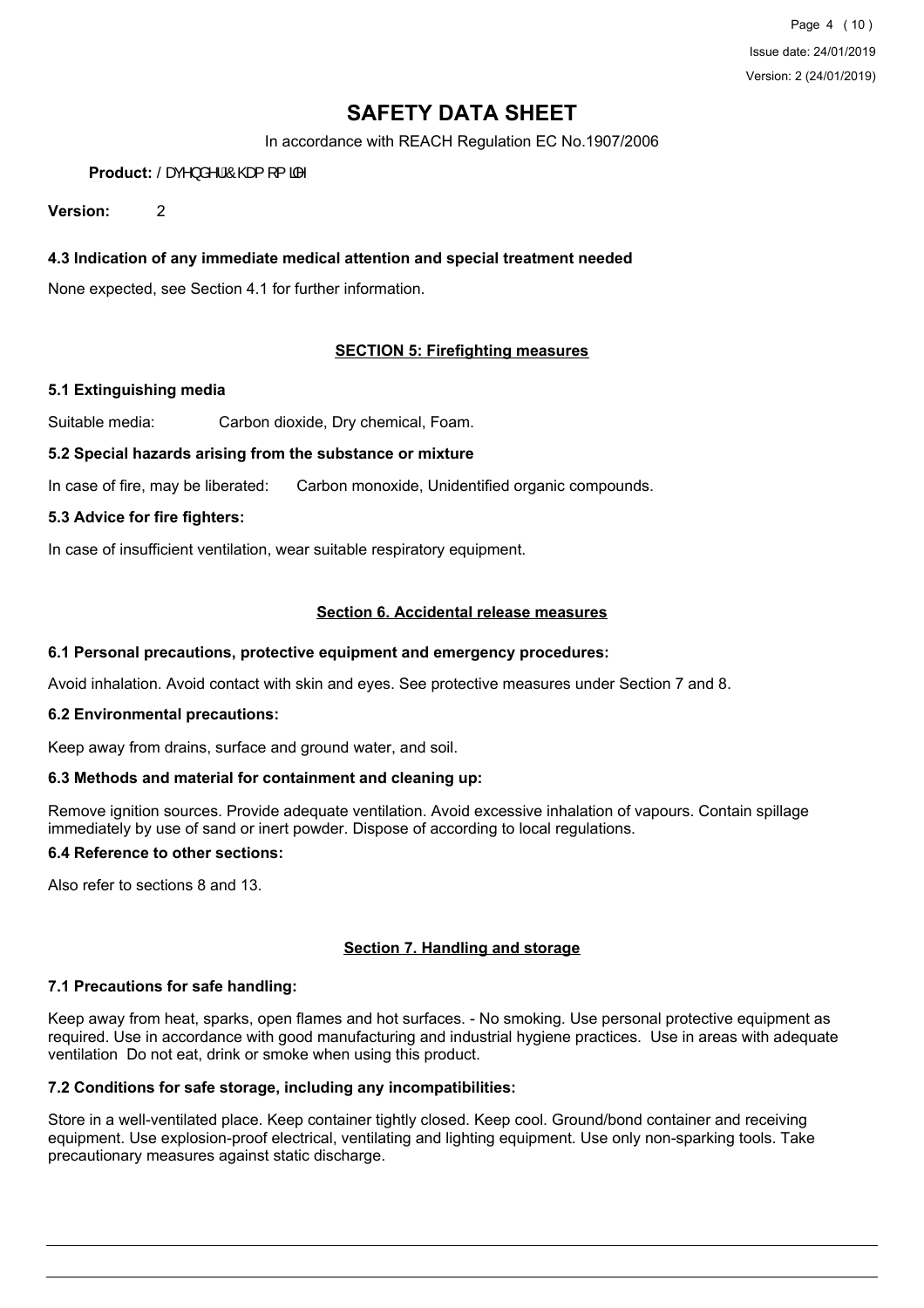In accordance with REACH Regulation EC No.1907/2006

Product: Lax<sup>1</sup>} a<sup>1</sup>| $\hat{A}$ <sup>0</sup>@<sub>t</sub>[{ $\hat{a}$ <sup>1</sup>

**Version:** 2

### **7.3 Specific end use(s):**

Fragrances: Use in accordance with good manufacturing and industrial hygiene practices.

#### **Section 8. Exposure controls/personal protection**

#### **8.1 Control parameters**

Workplace exposure limits:

| Ingredient     | <b>CAS</b>            | EC | <b>Description</b>                               | Value |
|----------------|-----------------------|----|--------------------------------------------------|-------|
|                | 202-981-2<br>101-84-8 |    | Long-term exposure limit (8-hour<br>TWA) (ppm)   |       |
| Diphenyl ether |                       |    | Long-term exposure limit (8-hour<br>TWA) (mg/m3) | l7.1  |

#### **8.2 Exposure Controls**

#### **Eye / Skin Protection**

Wear protective gloves/eye protection/face protection

#### **Respiratory Protection**

Ensure adequate and ongoing ventilation is maintained in order to prevent build up of excessive vapour and to ensure occupational exposure limits are adhered to. If appropriate, and depending on your patterns and volumes of use, the following engineering controls may be required as additional protective measures: a) Isolate mixing rooms and other areas where this material is used or openly handled. Maintain these areas under negative air pressure relative to the rest of the plant. b) Employ the use of Personal protective equipment - an approved, properly fitted respirator with organic vapour cartridges or canisters and particulate filters. c) Use local exhaust ventilation around open tanks and other open sources of potential exposures in order to avoid excessive inhalation, including places where this material is openly weighed or measured. In addition, use general dilution ventilation of the work area to eliminate or reduce possible worker exposures. d) Use closed systems for transferring and processing this material.

Also refer to Sections 2 and 7.

#### **Section 9. Physical and chemical properties**

#### **9.1 Information on basic physical and chemical properties**

| Colourless to Pale Yellow                    |
|----------------------------------------------|
| Not determined                               |
| Not determined                               |
| Not determined                               |
| Not determined                               |
| Not determined                               |
| >61 °C                                       |
| Not determined                               |
| Not determined                               |
| Product does not present an explosion hazard |
|                                              |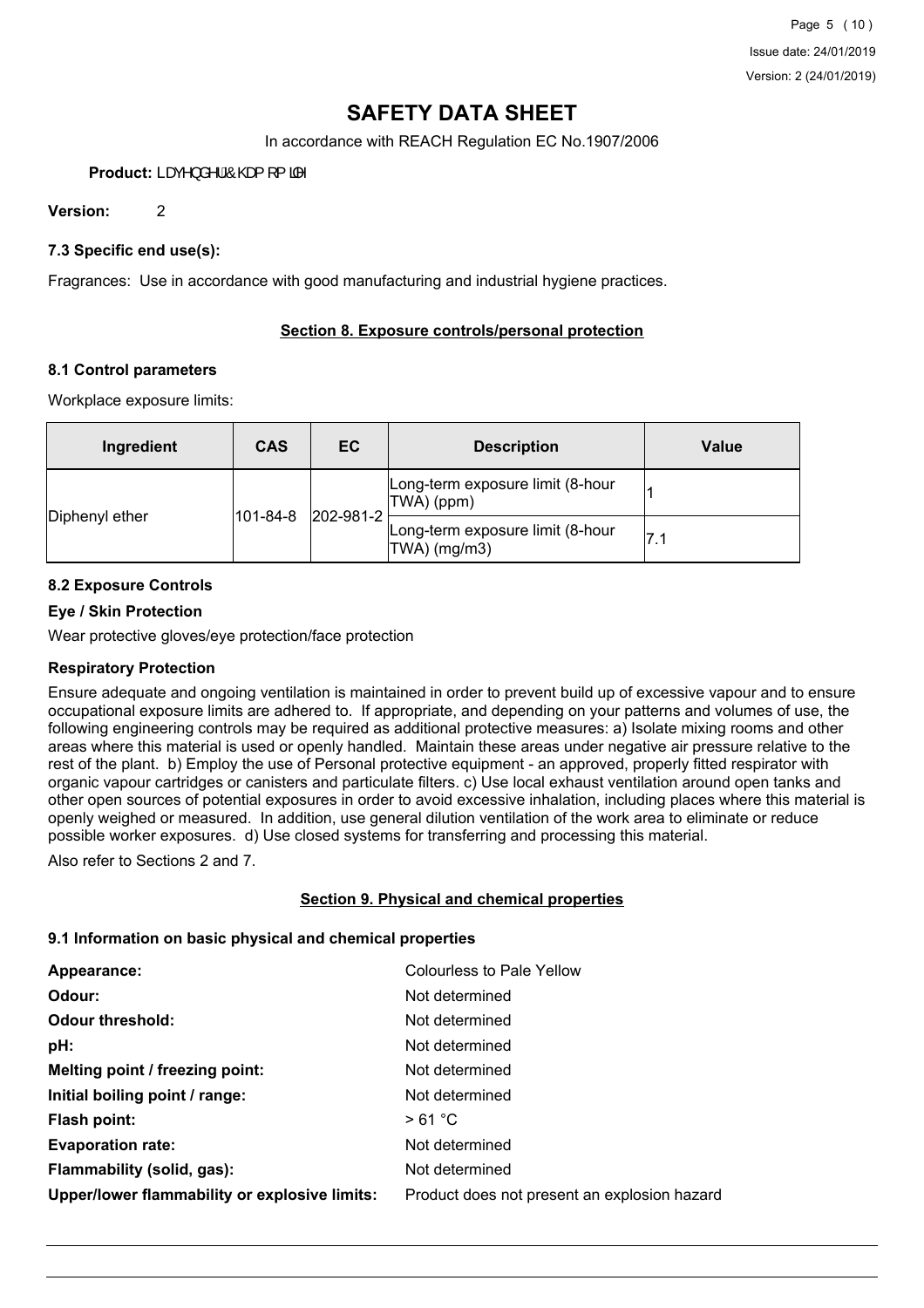Page 6 (10) Issue date: 24/01/2019 Version: 2 (24/01/2019)

# **SAFETY DATA SHEET**

In accordance with REACH Regulation EC No.1907/2006

Product: Læ<sup>A</sup>} å<sup>A</sup>¦ Ô@g{[{ $\frac{3}{4}$ 

### **Version:** 2

| Vapour pressure:                        | Not determined    |
|-----------------------------------------|-------------------|
| Vapour density:                         | Not determined    |
| <b>Relative density:</b>                | $0.9180 - 0.9380$ |
| Solubility(ies):                        | Not determined    |
| Partition coefficient: n-octanol/water: | Not determined    |
| <b>Auto-ignition temperature:</b>       | Not determined    |
| <b>Decomposition temperature:</b>       | Not determined    |
| <b>Viscosity:</b>                       | Not determined    |
| <b>Explosive properties:</b>            | Not expected      |
| <b>Oxidising properties:</b>            | Not expected      |

**9.2 Other information:** None available

### **Section 10. Stability and reactivity**

### **10.1 Reactivity:**

Presents no significant reactivity hazard, by itself or in contact with water.

#### **10.2 Chemical stability:**

Good stability under normal storage conditions.

#### **10.3 Possibility of hazardous reactions:**

Not expected under normal conditions of use.

#### **10.4 Conditions to avoid:**

Avoid extreme heat.

#### **10.5 Incompatible materials:**

Avoid contact with strong acids, alkalis or oxidising agents.

#### **10.6 Hazardous decomposition products:**

Not expected.

#### **Section 11. Toxicological information**

#### **11.1 Information on toxicological effects**

This mixture has not been tested as a whole for health effects. The health effects have been calculated using the methods outlined in Regulation (EC) No 1272/2008 (CLP).

| <b>Acute Toxicity:</b>            | Based on available data the classification criteria are not met. |
|-----------------------------------|------------------------------------------------------------------|
| <b>Acute Toxicity Oral</b>        | 2838                                                             |
| <b>Acute Toxicity Dermal</b>      | >5000                                                            |
| <b>Acute Toxicity Inhalation</b>  | Not Available                                                    |
| <b>Skin corrosion/irritation:</b> | Skin Corrosion / Irritation Category 2                           |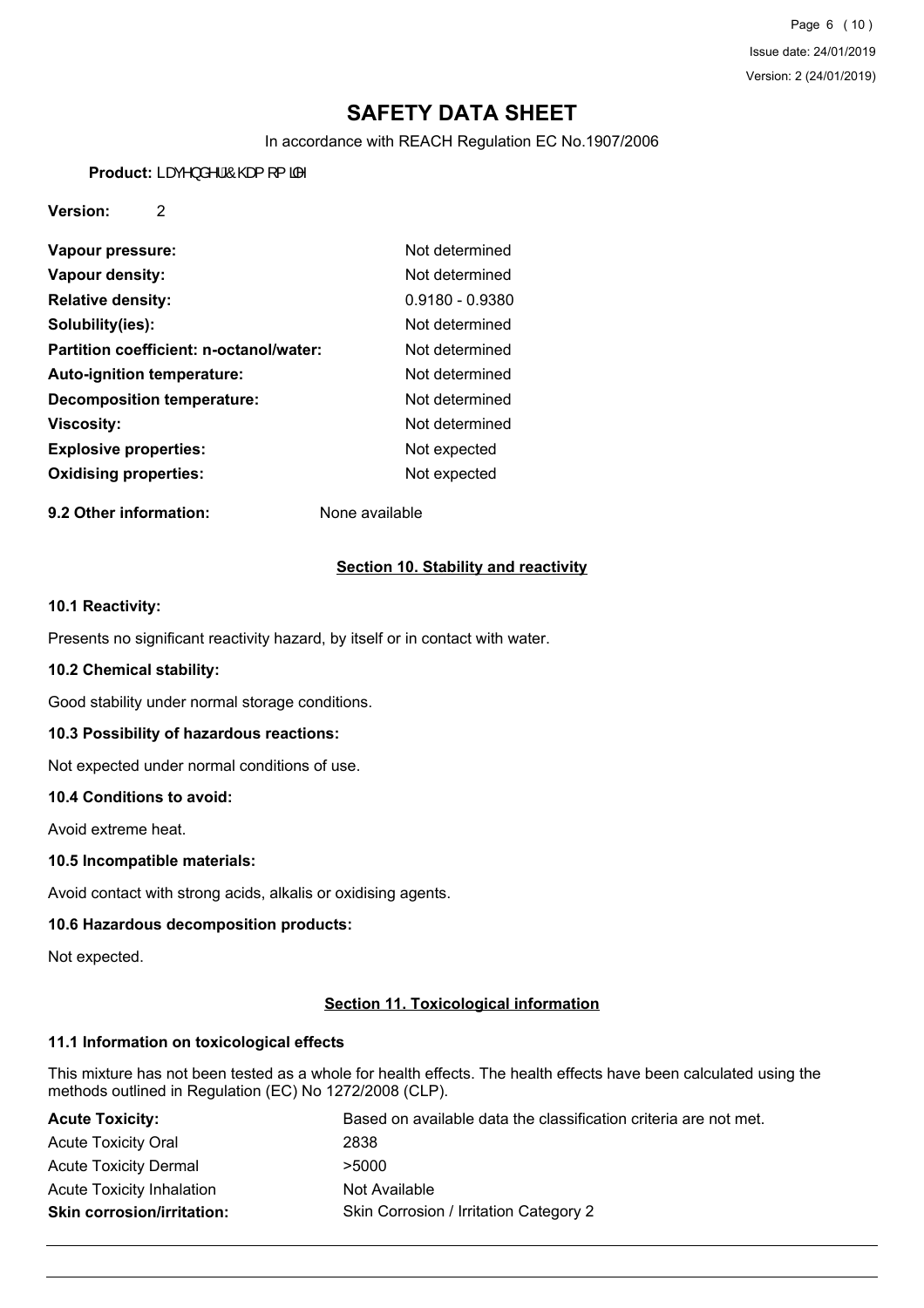In accordance with REACH Regulation EC No.1907/2006

Product: Šæ(^} å^¦ *A*O@g{[{ $\frac{3}{4}$ 

**Version:** 2

| Serious eye damage/irritation:            | Eye Damage / Irritation Category 2                               |
|-------------------------------------------|------------------------------------------------------------------|
| <b>Respiratory or skin sensitisation:</b> | Sensitization - Skin Category 1                                  |
| Germ cell mutagenicity:                   | Based on available data the classification criteria are not met. |
| Carcinogenicity:                          | Based on available data the classification criteria are not met. |
| <b>Reproductive toxicity:</b>             | Based on available data the classification criteria are not met. |
| <b>STOT-single exposure:</b>              | Based on available data the classification criteria are not met. |
| <b>STOT-repeated exposure:</b>            | Based on available data the classification criteria are not met. |
| <b>Aspiration hazard:</b>                 | Based on available data the classification criteria are not met. |

### **Information about hazardous ingredients in the mixture**

| Ingredient           | <b>CAS</b>      | EC        | LD50/ATE Oral | LD50/ATE<br><b>Dermal</b> | LC50/ATE<br><b>Inhalation</b> | <b>LC50</b><br><b>Route</b> |
|----------------------|-----------------|-----------|---------------|---------------------------|-------------------------------|-----------------------------|
| Benzyl benzoate      | 120-51-4        | 204-402-9 | 1500          | 4000                      | Not available                 | Not<br>available            |
| <b>IBornan-2-one</b> | 76-22-2         | 200-945-0 | 1500          | Not available             | $^{\backprime}$ 1.5           | Dust/mist                   |
| <b>ICoumarin</b>     | $ 91 - 64 - 5 $ | 202-086-7 | 500           | Not available             | Not available                 | Not<br>available            |
| d-Camphor            | 464-49-3        | 207-355-2 | 1500          | Not available             | 1.5                           | Dust/mist                   |

Refer to Sections 2 and 3 for additional information.

## **Section 12. Ecological information**

## **12.1 Toxicity:**

Harmful to aquatic life with long lasting effects.

| 12.2 Persistence and degradability: | Not available |
|-------------------------------------|---------------|
|-------------------------------------|---------------|

- **12.3 Bioaccumulative potential:** Not available
- **12.4 Mobility in soil:** Not available

## **12.5 Results of PBT and vPvB assessment:**

This substance does not meet the PBT/vPvB criteria of REACH, annex XIII.

**12.6 Other adverse effects:** Not available

# **Section 13. Disposal considerations**

## **13.1 Waste treatment methods:**

Dispose of in accordance with local regulations. Avoid disposing into drainage systems and into the environment. Empty containers should be taken to an approved waste handling site for recycling or disposal.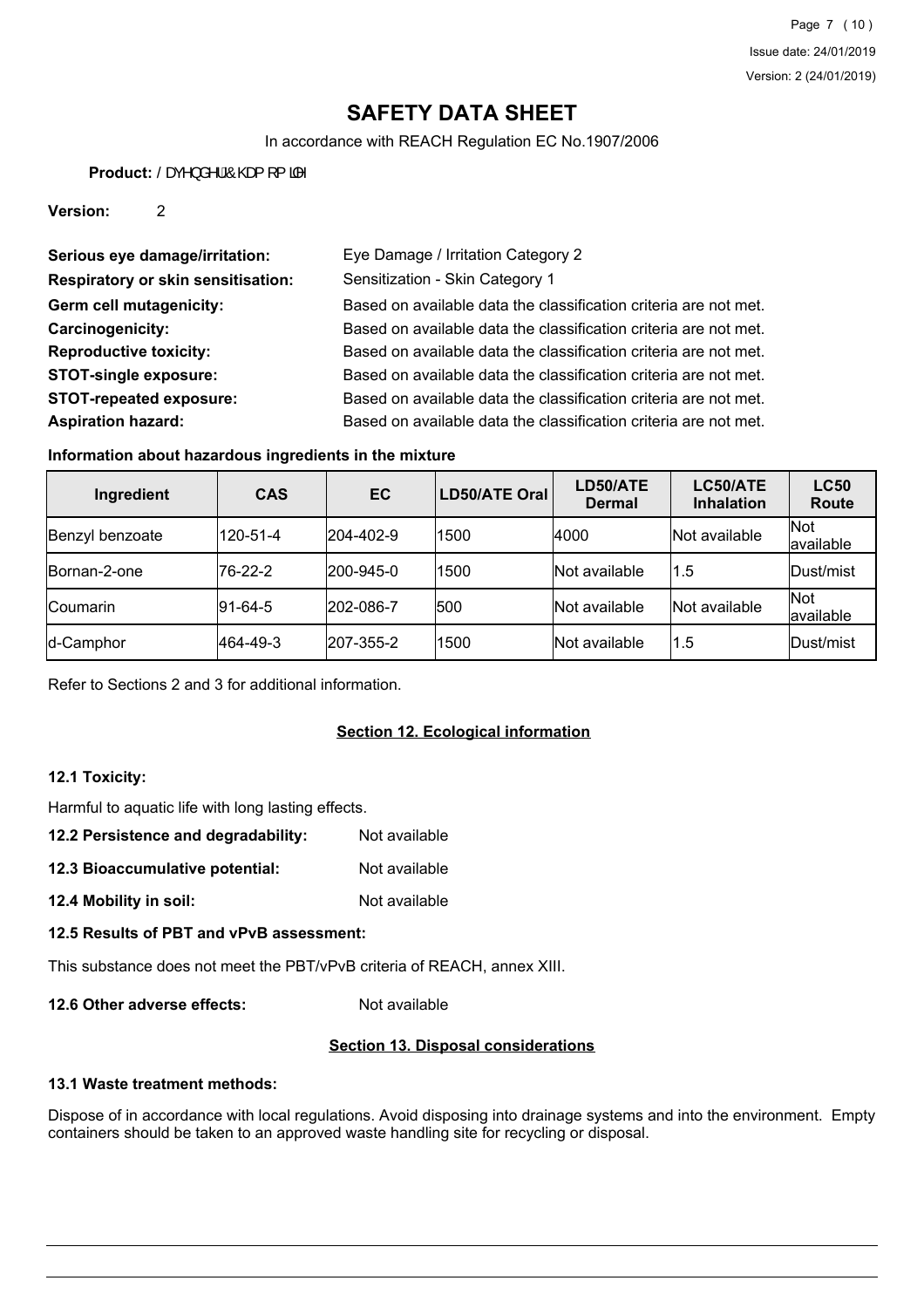In accordance with REACH Regulation EC No.1907/2006

**Product:** Lavender Chamomile

**Version:** 2

## **Section 14. Transport information**

| Not classified                                                                |  |  |
|-------------------------------------------------------------------------------|--|--|
| Not classified                                                                |  |  |
| Not classified                                                                |  |  |
| Not classified                                                                |  |  |
| Not classified                                                                |  |  |
| Not environmentally hazardous for transport                                   |  |  |
| None additional                                                               |  |  |
| 14.7 Transport in bulk according to Annex II of MARPOL73/78 and the IBC Code: |  |  |
|                                                                               |  |  |

Not classified

### **Section 15. Regulatory information**

#### **15.1 Safety, health and environmental regulations/legislation specific for the substance or mixture**

None additional

#### **15.2 Chemical Safety Assessment**

A Chemical Safety Assessment has not been carried out for this product.

### **Section 16. Other information**

| <b>Concentration % Limits:</b>  | EH C3=10.33% SCI 2=17.22% EDI 2=17.22% EDI 2A=17.22% SS 1=2.<br>36% |
|---------------------------------|---------------------------------------------------------------------|
| <b>Total Fractional Values:</b> | EH C3=9.68 SCI 2=5.81 EDI 2=5.81 EDI 2A=5.81 SS 1=42.36             |

#### **Key to revisions:**

1.2 Relevant identified uses of the substance of mixture and uses advised against

1.2 Relevant identified uses of the substance of mixture and uses advised against

Classification under Directive 1999/45/EC

Classification under Directive 67/548/EEC

Classification under Regulation (EC) No 1272/2008

Concentration % Limits

SECTION 3: Composition/information on ingredients

Total Fractional Values

Workplace exposure limits

#### **Key to abbreviations:**

| l Abbreviation   | <b>Meaning</b>                         |
|------------------|----------------------------------------|
| AH <sub>1</sub>  | Aspiration Hazard Category 1           |
| ATI <sub>4</sub> | Acute Toxicity - Inhalation Category 4 |
| ATO 4            | Acute Toxicity - Oral Category 4       |
| EDI2             | Eye Damage / Irritation Category 2     |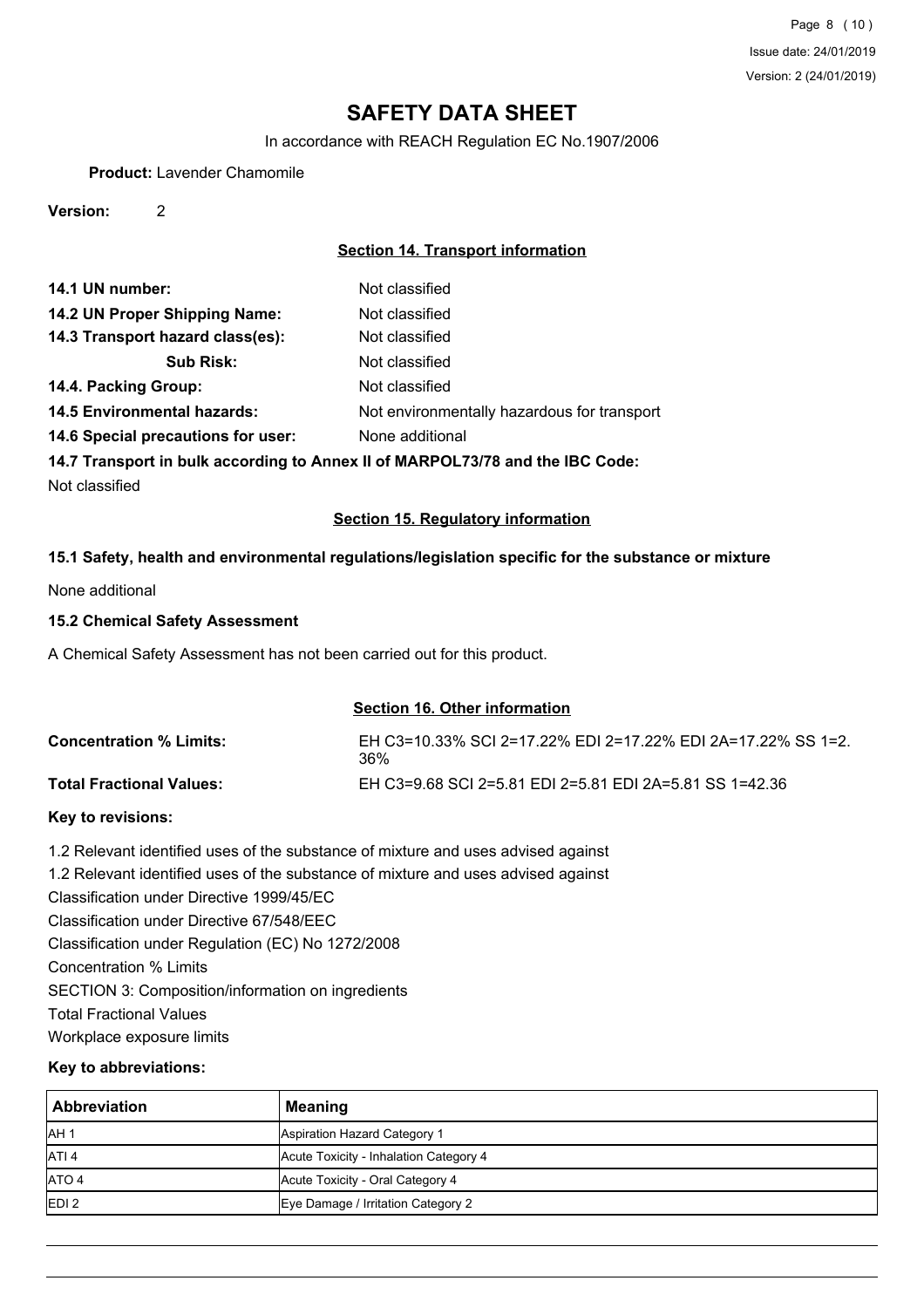Page 9 (10) Issue date: 24/01/2019 Version: 2 (24/01/2019)

# **SAFETY DATA SHEET**

In accordance with REACH Regulation EC No.1907/2006

### **Product:** Lavender Chamomile

### **Version:** 2

| EH A1             | Hazardous to the Aquatic Environment - Acute Hazard Category 1                                                                      |
|-------------------|-------------------------------------------------------------------------------------------------------------------------------------|
| EH C1             | Hazardous to the Aquatic Environment - Long-term Hazard Category 1                                                                  |
| EH C <sub>2</sub> | Hazardous to the Aquatic Environment - Long-term Hazard Category 2                                                                  |
| EH C <sub>3</sub> | Hazardous to the Aquatic Environment - Long-term Hazard Category 3                                                                  |
| FL <sub>3</sub>   | Flammable Liquid, Hazard Category 3                                                                                                 |
| FS <sub>2</sub>   | Flammable Solid, Hazard Category 2                                                                                                  |
| H <sub>226</sub>  | Flammable liquid and vapour.                                                                                                        |
| H <sub>228</sub>  | Flammable solid.                                                                                                                    |
| H302              | Harmful if swallowed.                                                                                                               |
| H304              | May be fatal if swallowed and enters airways.                                                                                       |
| H315              | Causes skin irritation.                                                                                                             |
| H317              | May cause an allergic skin reaction.                                                                                                |
| H319              | Causes serious eye irritation.                                                                                                      |
| H332              | Harmful if inhaled.                                                                                                                 |
| H371              | May cause damage to organs (organs, exposure route).                                                                                |
| H373              | May cause damage to organs (organs) through prolonged or repeated exposure (exposure route).                                        |
| H400              | Very toxic to aquatic life.                                                                                                         |
| H410              | Very toxic to aquatic life with long lasting effects.                                                                               |
| H411              | Toxic to aquatic life with long lasting effects.                                                                                    |
| H412              | Harmful to aquatic life with long lasting effects.                                                                                  |
| P210              | Keep away from heat, sparks, open flames and hot surfaces. - No smoking.                                                            |
| P233              | Keep container tightly closed.                                                                                                      |
| P240              | Ground/bond container and receiving equipment.                                                                                      |
| P241              | Use explosion-proof electrical, ventilating and lighting equipment.                                                                 |
| P242              | Use only non-sparking tools.                                                                                                        |
| P243              | Take precautionary measures against static discharge.                                                                               |
| P <sub>260</sub>  | Do not breathe vapour or dust.                                                                                                      |
| P <sub>261</sub>  | Avoid breathing vapour or dust.                                                                                                     |
| P <sub>264</sub>  | Wash hands and other contacted skin thoroughly after handling.                                                                      |
| P270              | Do not eat, drink or smoke when using this product.                                                                                 |
| P271              | Use only outdoors or in a well-ventilated area.                                                                                     |
| P272              | Contaminated work clothing should not be allowed out of the workplace.                                                              |
| P273              | Avoid release to the environment.                                                                                                   |
| P <sub>280</sub>  | Wear protective gloves/eye protection/face protection.                                                                              |
| P301/310          | IF SWALLOWED: Immediately call a POISON CENTER or doctor/physician.                                                                 |
| P301/312          | IF SWALLOWED: call a POISON CENTER or doctor/physician if you feel unwell.                                                          |
| P302/352          | IF ON SKIN: Wash with plenty of soap and water.                                                                                     |
| P303/361/353      | IF ON SKIN (or hair): Remove/take off immediately all contaminated clothing. Rinse skin with water/shower.                          |
| P304/340          | IF INHALED: Remove victim to fresh air and keep at rest in a position comfortable for breathing.                                    |
| P305/351/338      | IF IN EYES: Rinse cautiously with water for several minutes. Remove contact lenses, if present and easy to<br>do. Continue rinsing. |
| P309/311          | IF exposed or if you feel unwell: Call a POISON CENTRE or doctor/physician.                                                         |
| P312              | Call a POISON CENTRE or doctor/physician if you feel unwell.                                                                        |
|                   |                                                                                                                                     |